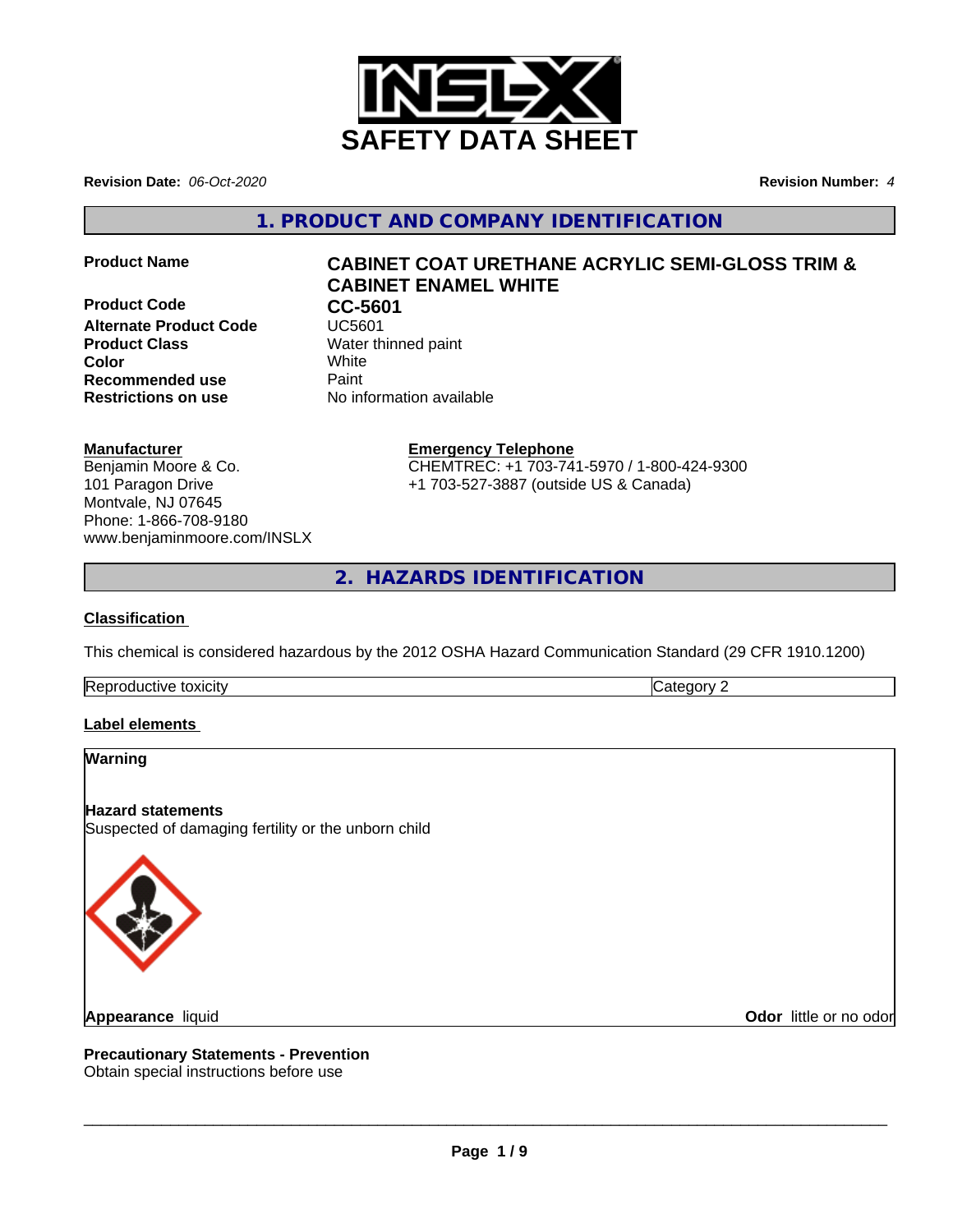Do not handle until all safety precautions have been read and understood Use personal protective equipment as required

#### **Precautionary Statements - Response**

IF exposed or concerned: Get medical advice/attention

## **Precautionary Statements - Storage**

Store locked up

## **Precautionary Statements - Disposal**

Dispose of contents/container to an approved waste disposal plant

## **Hazards not otherwise classified (HNOC)**

Not applicable

## **Other information**

No information available

 **WARNING:** This product contains isothiazolinone compounds at levels of <0.1%. These substances are biocides commonly found in most paints and a variety of personal care products as a preservative. Certain individuals may be sensitive or allergic to these substances, even at low levels.

## **3. COMPOSITION INFORMATION ON COMPONENTS**

| <b>Chemical name</b> | <b>CAS No.</b> | Weight-%    |
|----------------------|----------------|-------------|
| Titanium dioxide     | 13463-67-7     | $20 - 25$   |
| Silica amorphous     | 7631-86-9      | - 5         |
| Ammonia              | 7664-41-7      | $0.1 - 0.5$ |
| Trimethylolpropane   | 77-99-6        | $0.1 - 0.5$ |

|                                                  | <b>4. FIRST AID MEASURES</b>                                                                             |
|--------------------------------------------------|----------------------------------------------------------------------------------------------------------|
| <b>General Advice</b>                            | No hazards which require special first aid measures.                                                     |
| <b>Eye Contact</b>                               | Rinse thoroughly with plenty of water for at least 15 minutes and consult a<br>physician.                |
| <b>Skin Contact</b>                              | Wash off immediately with soap and plenty of water while removing all<br>contaminated clothes and shoes. |
| <b>Inhalation</b>                                | Move to fresh air. If symptoms persist, call a physician.                                                |
| Ingestion                                        | Clean mouth with water and afterwards drink plenty of water. Consult a physician<br>if necessary.        |
| <b>Most Important</b><br><b>Symptoms/Effects</b> | None known.                                                                                              |
| <b>Notes To Physician</b>                        | Treat symptomatically.                                                                                   |
|                                                  |                                                                                                          |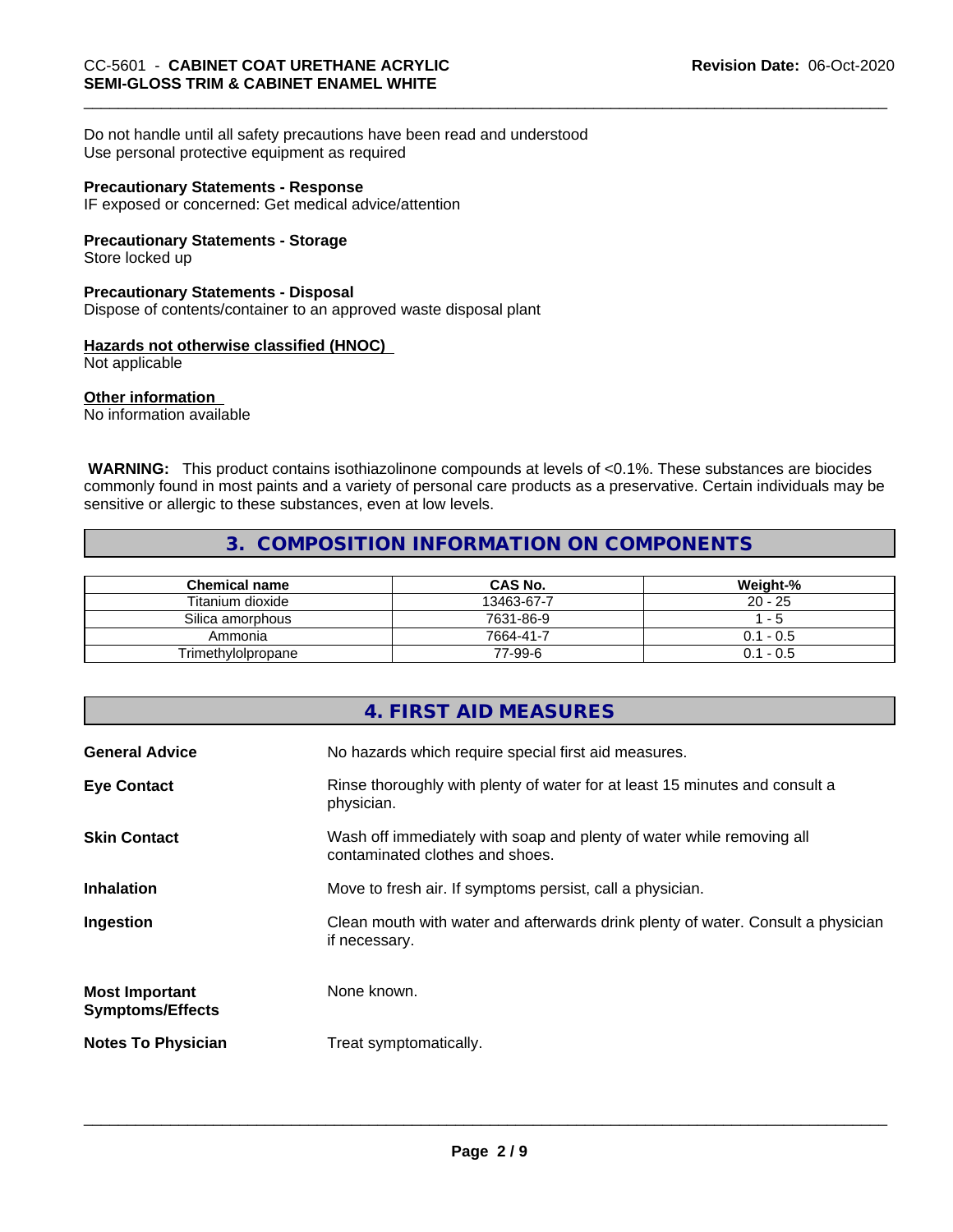# **5. FIRE-FIGHTING MEASURES**

| <b>Suitable Extinguishing Media</b>                                              | Use extinguishing measures that are appropriate to local<br>circumstances and the surrounding environment.                                   |  |  |
|----------------------------------------------------------------------------------|----------------------------------------------------------------------------------------------------------------------------------------------|--|--|
| Protective equipment and precautions for firefighters                            | As in any fire, wear self-contained breathing apparatus<br>pressure-demand, MSHA/NIOSH (approved or equivalent)<br>and full protective gear. |  |  |
| <b>Specific Hazards Arising From The Chemical</b>                                | Closed containers may rupture if exposed to fire or<br>extreme heat.<br>No.<br>No.                                                           |  |  |
| Sensitivity to mechanical impact                                                 |                                                                                                                                              |  |  |
| <b>Sensitivity to static discharge</b>                                           |                                                                                                                                              |  |  |
| <b>Flash Point Data</b><br>Flash point (°F)<br>Flash Point (°C)<br><b>Method</b> | Not applicable<br>Not applicable<br>Not applicable                                                                                           |  |  |
| <b>Flammability Limits In Air</b>                                                |                                                                                                                                              |  |  |
| Lower flammability limit:<br><b>Upper flammability limit:</b>                    | Not applicable<br>Not applicable                                                                                                             |  |  |
| <b>NFPA</b><br>Health: 2<br>Flammability: 0                                      | <b>Instability: 0</b><br><b>Special: Not Applicable</b>                                                                                      |  |  |
| <b>NFPA Legend</b>                                                               |                                                                                                                                              |  |  |

- 0 Not Hazardous
- 1 Slightly
- 2 Moderate
- 3 High
- 4 Severe

*The ratings assigned are only suggested ratings, the contractor/employer has ultimate responsibilities for NFPA ratings where this system is used.*

*Additional information regarding the NFPA rating system is available from the National Fire Protection Agency (NFPA) at www.nfpa.org.*

## **6. ACCIDENTAL RELEASE MEASURES**

| <b>Personal Precautions</b>      | Avoid contact with skin, eyes and clothing. Ensure adequate ventilation.                             |
|----------------------------------|------------------------------------------------------------------------------------------------------|
| <b>Other Information</b>         | Prevent further leakage or spillage if safe to do so.                                                |
| <b>Environmental precautions</b> | See Section 12 for additional Ecological Information.                                                |
| <b>Methods for Cleaning Up</b>   | Soak up with inert absorbent material. Sweep up and shovel into suitable<br>containers for disposal. |
|                                  |                                                                                                      |

**7. HANDLING AND STORAGE**

Handling **Handling** Avoid contact with skin, eyes and clothing. Avoid breathing vapors, spray mists or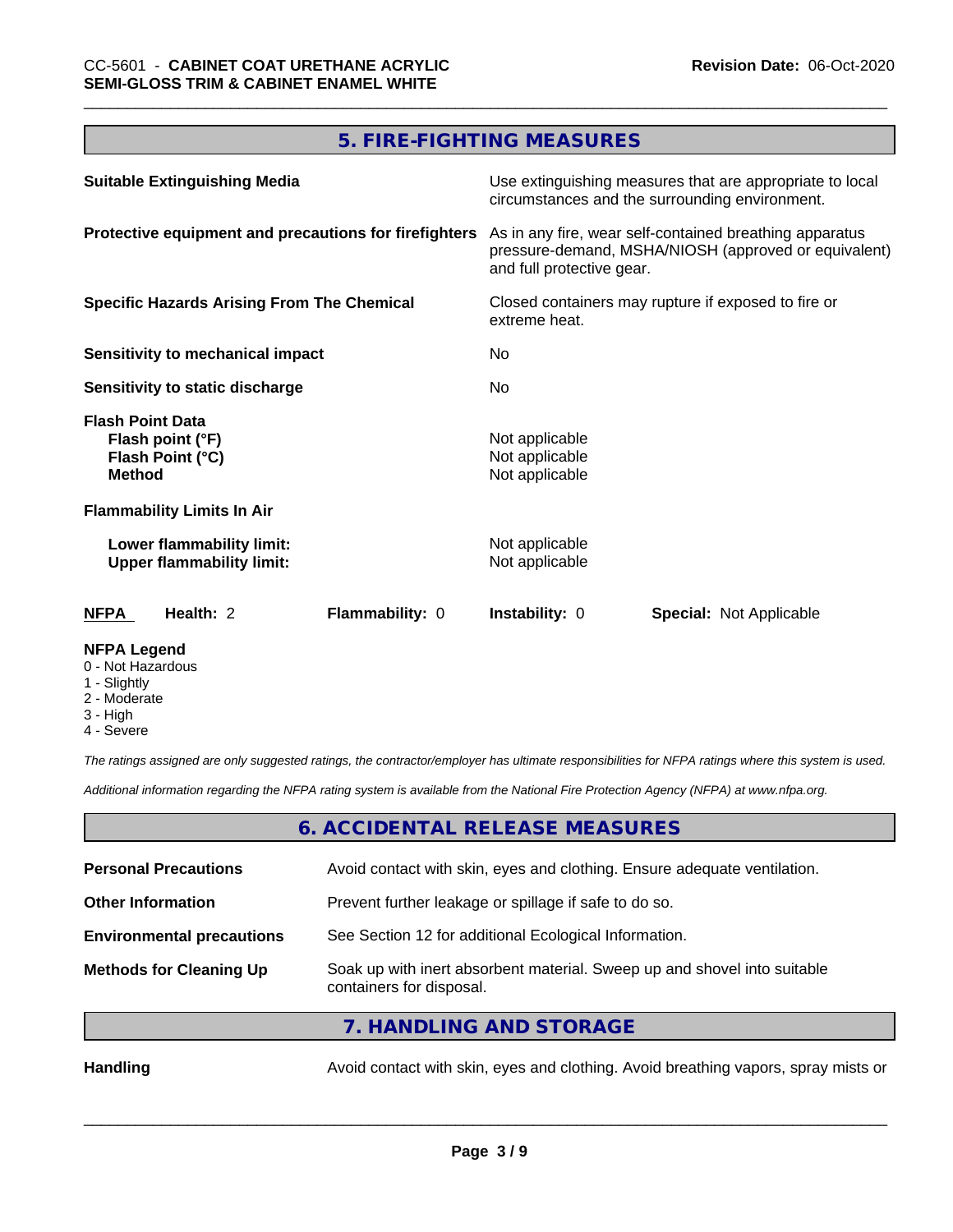sanding dust. In case of insufficient ventilation, wear suitable respiratory equipment.

#### **Storage** Keep container tightly closed. Keep out of the reach of children.

**Incompatible Materials** No information available

## **8. EXPOSURE CONTROLS/PERSONAL PROTECTION**

#### **Exposure Limits**

| <b>Chemical name</b> | <b>ACGIH TLV</b>         | <b>OSHA PEL</b>           |
|----------------------|--------------------------|---------------------------|
| Titanium dioxide     | TWA: $10 \text{ mg/m}^3$ | 15 mg/m $3$ - TWA         |
| Silica amorphous     | N/E                      | 20 mppcf - TWA            |
| Ammonia              | STEL: 35 ppm             | 50 ppm - TWA              |
|                      | TWA: 25 ppm              | $35 \text{ mg/m}^3$ - TWA |

## **Legend**

ACGIH - American Conference of Governmental Industrial Hygienists Exposure Limits OSHA - Occupational Safety & Health Administration Exposure Limits N/E - Not Established

**Engineering Measures** Ensure adequate ventilation, especially in confined areas.

#### **Personal Protective Equipment**

| <b>Eye/Face Protection</b>    | Safety glasses with side-shields.                                        |
|-------------------------------|--------------------------------------------------------------------------|
| <b>Skin Protection</b>        | Protective gloves and impervious clothing.                               |
| <b>Respiratory Protection</b> | In case of insufficient ventilation wear suitable respiratory equipment. |
| <b>Hygiene Measures</b>       | Avoid contact with skin, eyes and clothing. Remove and wash contaminated |

# **9. PHYSICAL AND CHEMICAL PROPERTIES**

clothing before re-use. Wash thoroughly after handling.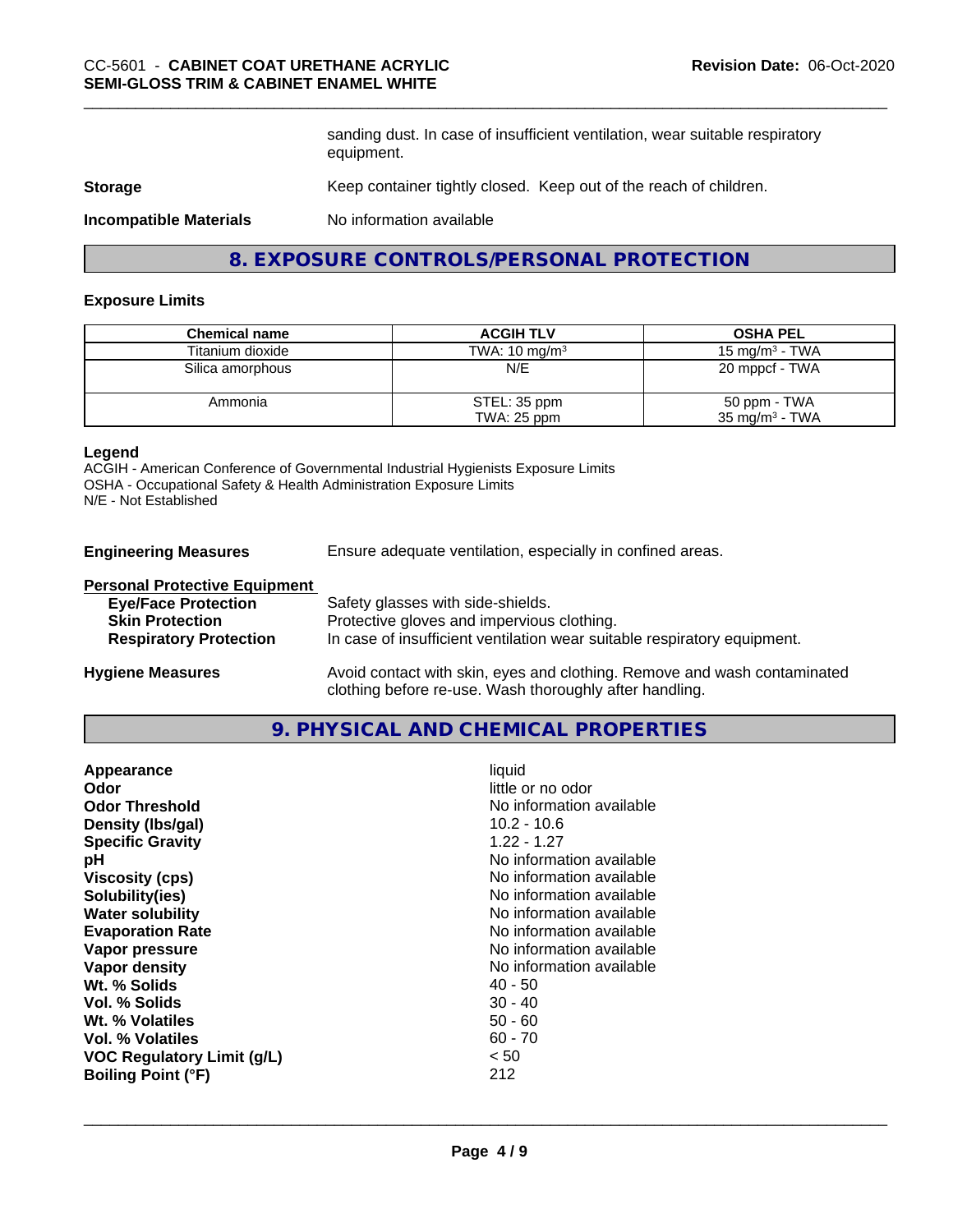| <b>Boiling Point (°C)</b>            | 100                      |
|--------------------------------------|--------------------------|
| Freezing point (°F)                  | 32                       |
| <b>Freezing Point (°C)</b>           | 0                        |
| Flash point (°F)                     | Not applicable           |
| Flash Point (°C)                     | Not applicable           |
| <b>Method</b>                        | Not applicable           |
| Flammability (solid, gas)            | Not applicable           |
| <b>Upper flammability limit:</b>     | Not applicable           |
| Lower flammability limit:            | Not applicable           |
| <b>Autoignition Temperature (°F)</b> | No information available |
| <b>Autoignition Temperature (°C)</b> | No information available |
| Decomposition Temperature (°F)       | No information available |
| Decomposition Temperature (°C)       | No information available |
| <b>Partition coefficient</b>         | No information available |

## **10. STABILITY AND REACTIVITY**

| <b>Reactivity</b>                         | Not Applicable                           |
|-------------------------------------------|------------------------------------------|
| <b>Chemical Stability</b>                 | Stable under normal conditions.          |
| <b>Conditions to avoid</b>                | Prevent from freezing.                   |
| <b>Incompatible Materials</b>             | No materials to be especially mentioned. |
| <b>Hazardous Decomposition Products</b>   | None under normal use.                   |
| <b>Possibility of hazardous reactions</b> | None under normal conditions of use.     |

# **11. TOXICOLOGICAL INFORMATION**

| <b>Product Information</b>                                                                   |                                                                                                                                                                                                                                                                                                              |  |
|----------------------------------------------------------------------------------------------|--------------------------------------------------------------------------------------------------------------------------------------------------------------------------------------------------------------------------------------------------------------------------------------------------------------|--|
| Information on likely routes of exposure                                                     |                                                                                                                                                                                                                                                                                                              |  |
| <b>Principal Routes of Exposure</b>                                                          | Eye contact, skin contact and inhalation.                                                                                                                                                                                                                                                                    |  |
| <b>Acute Toxicity</b>                                                                        |                                                                                                                                                                                                                                                                                                              |  |
| <b>Product Information</b>                                                                   | No information available                                                                                                                                                                                                                                                                                     |  |
| Symptoms related to the physical, chemical and toxicological characteristics                 |                                                                                                                                                                                                                                                                                                              |  |
| <b>Symptoms</b>                                                                              | No information available                                                                                                                                                                                                                                                                                     |  |
|                                                                                              | Delayed and immediate effects as well as chronic effects from short and long-term exposure                                                                                                                                                                                                                   |  |
| Eye contact<br><b>Skin contact</b><br><b>Inhalation</b><br>Ingestion<br><b>Sensitization</b> | May cause slight irritation.<br>Substance may cause slight skin irritation. Prolonged or repeated contact may dry<br>skin and cause irritation.<br>May cause irritation of respiratory tract.<br>Ingestion may cause gastrointestinal irritation, nausea, vomiting and diarrhea.<br>No information available |  |
|                                                                                              |                                                                                                                                                                                                                                                                                                              |  |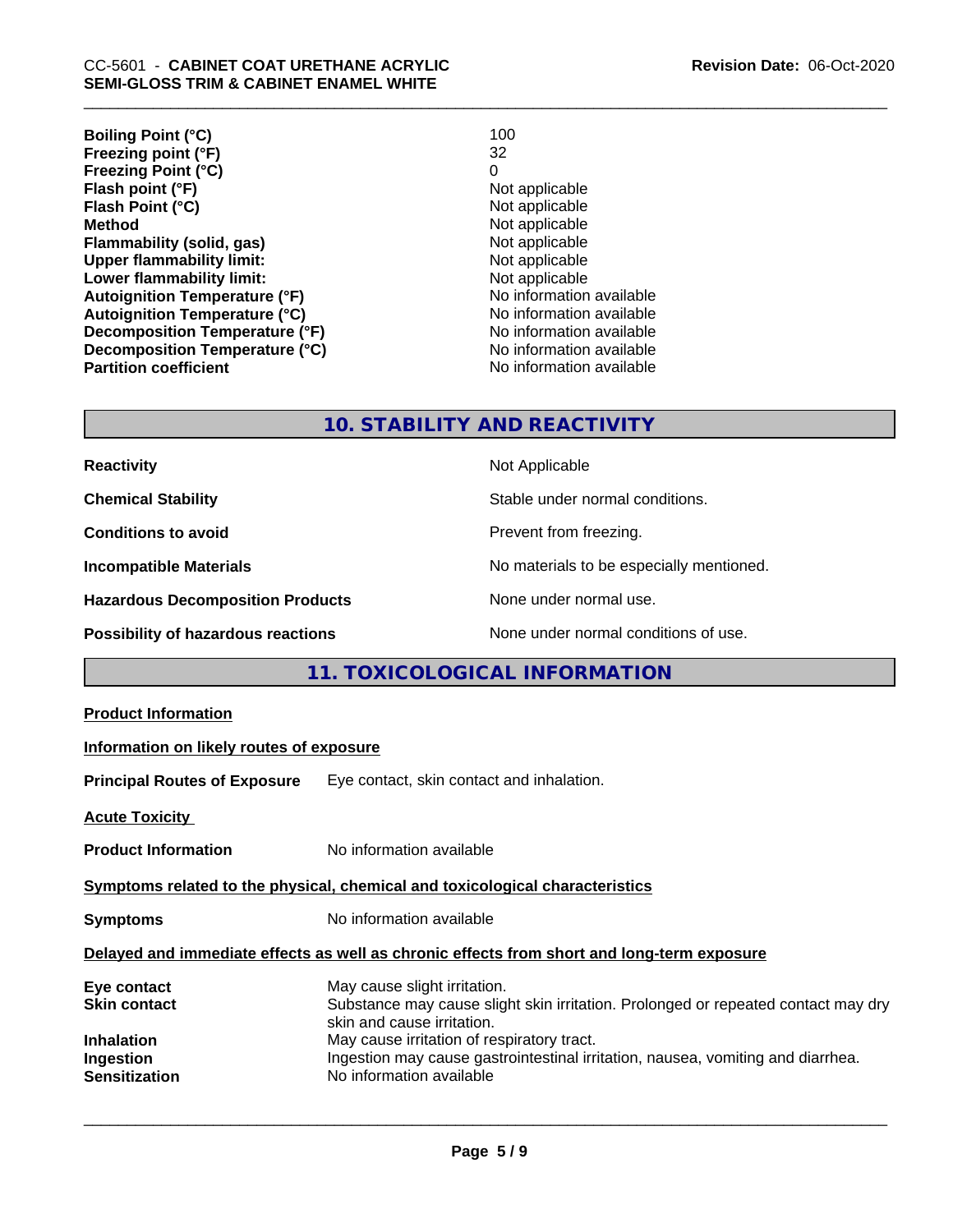| <b>Neurological Effects</b>     | No information available.                                                       |
|---------------------------------|---------------------------------------------------------------------------------|
| <b>Mutagenic Effects</b>        | No information available.                                                       |
| <b>Reproductive Effects</b>     | Possible risk of impaired fertility. Possible risk of harm to the unborn child. |
| <b>Developmental Effects</b>    | No information available.                                                       |
| <b>Target organ effects</b>     | No information available.                                                       |
| <b>STOT - single exposure</b>   | No information available.                                                       |
| <b>STOT - repeated exposure</b> | No information available.                                                       |
| Other adverse effects           | No information available.                                                       |
| <b>Aspiration Hazard</b>        | No information available                                                        |

#### **Numerical measures of toxicity**

#### **The following values are calculated based on chapter 3.1 of the GHS document**

| <b>ATEmix (oral)</b>                 | 42860 mg/kg  |
|--------------------------------------|--------------|
| <b>ATEmix (dermal)</b>               | 180665 mg/kg |
| <b>ATEmix (inhalation-dust/mist)</b> | 339.4 mg/L   |

#### **Component Information**

| Chemical name                  | Oral LD50                                      | Dermal LD50             | Inhalation LC50         |
|--------------------------------|------------------------------------------------|-------------------------|-------------------------|
| Titanium dioxide<br>13463-67-7 | $> 10000$ mg/kg (Rat)                          |                         |                         |
| Silica amorphous<br>7631-86-9  | $= 7900$ mg/kg (Rat)                           | $>$ 2000 mg/kg (Rabbit) | $> 2.2$ mg/L (Rat) 1 h  |
| Ammonia<br>7664-41-7           | $=$ 350 mg/kg (Rat)                            |                         | $= 2000$ ppm (Rat) 4 h  |
| Trimethylolpropane<br>77-99-6  | $= 14100$ mg/kg (Rat)<br>$= 14000$ mg/kg (Rat) |                         | $> 0.29$ mg/L (Rat) 4 h |

#### **Chronic Toxicity**

#### **Carcinogenicity**

*The information below indicateswhether each agency has listed any ingredient as a carcinogen:.*

| <b>Chemical name</b>          | <b>IARC</b>          | <b>NTP</b> | <b>OSHA</b>    |
|-------------------------------|----------------------|------------|----------------|
|                               | 2B<br>Possible Human |            | Listed<br>____ |
| .<br>n dioxide.<br>. Titanıum | Carcinogen           |            |                |

• Although IARC has classified titanium dioxide as possibly carcinogenic to humans (2B), their summary concludes: "No significant exposure to titanium dioxide is thought to occur during the use of products in which titanium dioxide is bound to other materials, such as paint."

#### **Legend**

IARC - International Agency for Research on Cancer NTP - National Toxicity Program OSHA - Occupational Safety & Health Administration

**12. ECOLOGICAL INFORMATION**

## **Ecotoxicity Effects**

The environmental impact of this product has not been fully investigated.

## **Product Information**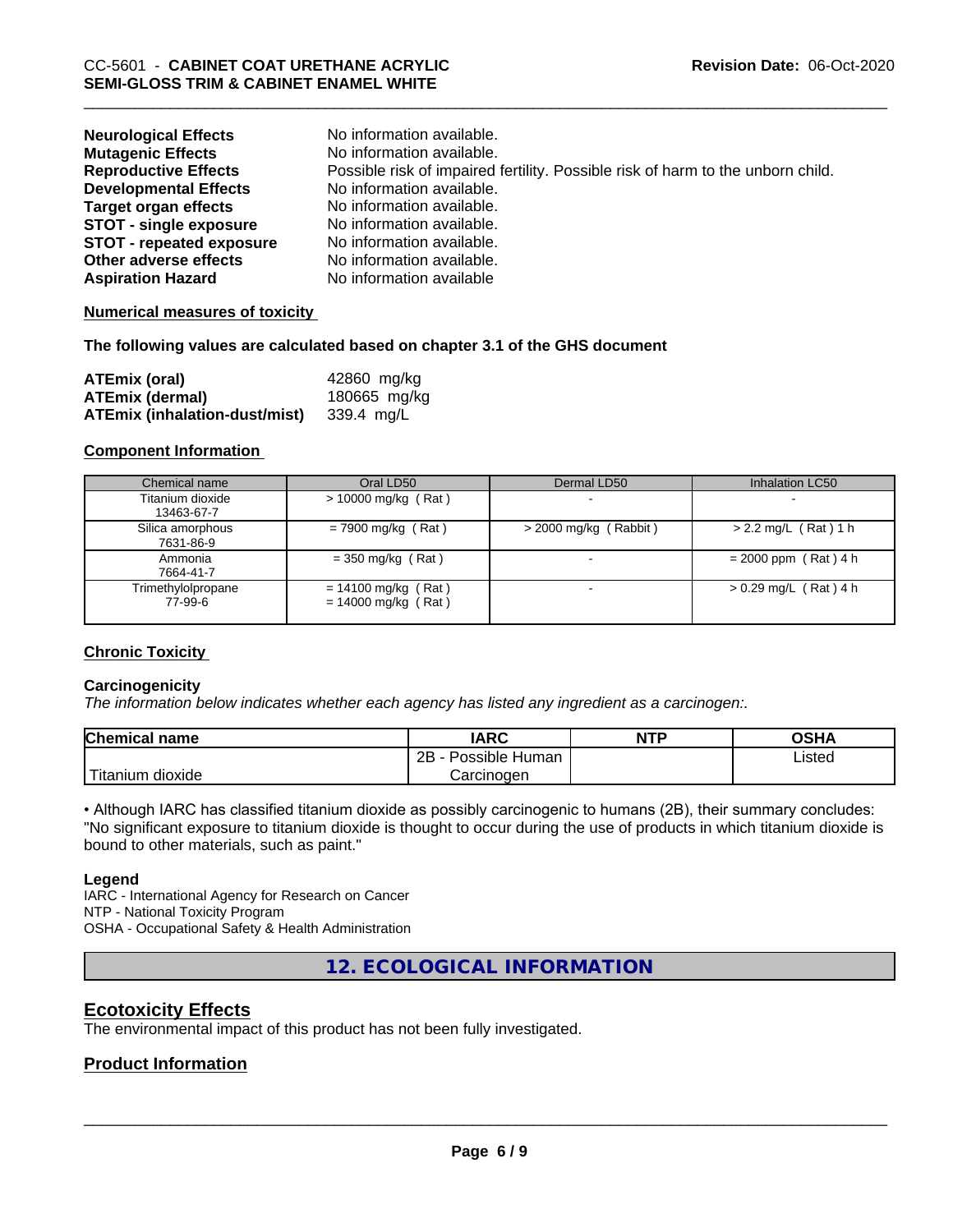## **Acute Toxicity to Fish**

No information available

## **Acute Toxicity to Aquatic Invertebrates**

No information available

#### **Acute Toxicity to Aquatic Plants** No information available

**Persistence / Degradability**

No information available.

## **Bioaccumulation**

There is no data for this product.

#### **Mobility in Environmental Media** No information available.

**Ozone**

# No information available

## **Component Information**

#### **Acute Toxicity to Fish**

Titanium dioxide  $LC50:$  > 1000 mg/L (Fathead Minnow - 96 hr.)

## **Acute Toxicity to Aquatic Invertebrates**

No information available

#### **Acute Toxicity to Aquatic Plants**

No information available

|                              | 13. DISPOSAL CONSIDERATIONS                                                                                                                                                                                               |
|------------------------------|---------------------------------------------------------------------------------------------------------------------------------------------------------------------------------------------------------------------------|
| <b>Waste Disposal Method</b> | Dispose of in accordance with federal, state, and local regulations. Local<br>requirements may vary, consult your sanitation department or state-designated<br>environmental protection agency for more disposal options. |
|                              | 14. TRANSPORT INFORMATION                                                                                                                                                                                                 |
| <b>DOT</b>                   | Not regulated                                                                                                                                                                                                             |
| <b>ICAO/IATA</b>             | Not regulated                                                                                                                                                                                                             |
| <b>IMDG / IMO</b>            | Not regulated                                                                                                                                                                                                             |
|                              | <b>15. REGULATORY INFORMATION</b>                                                                                                                                                                                         |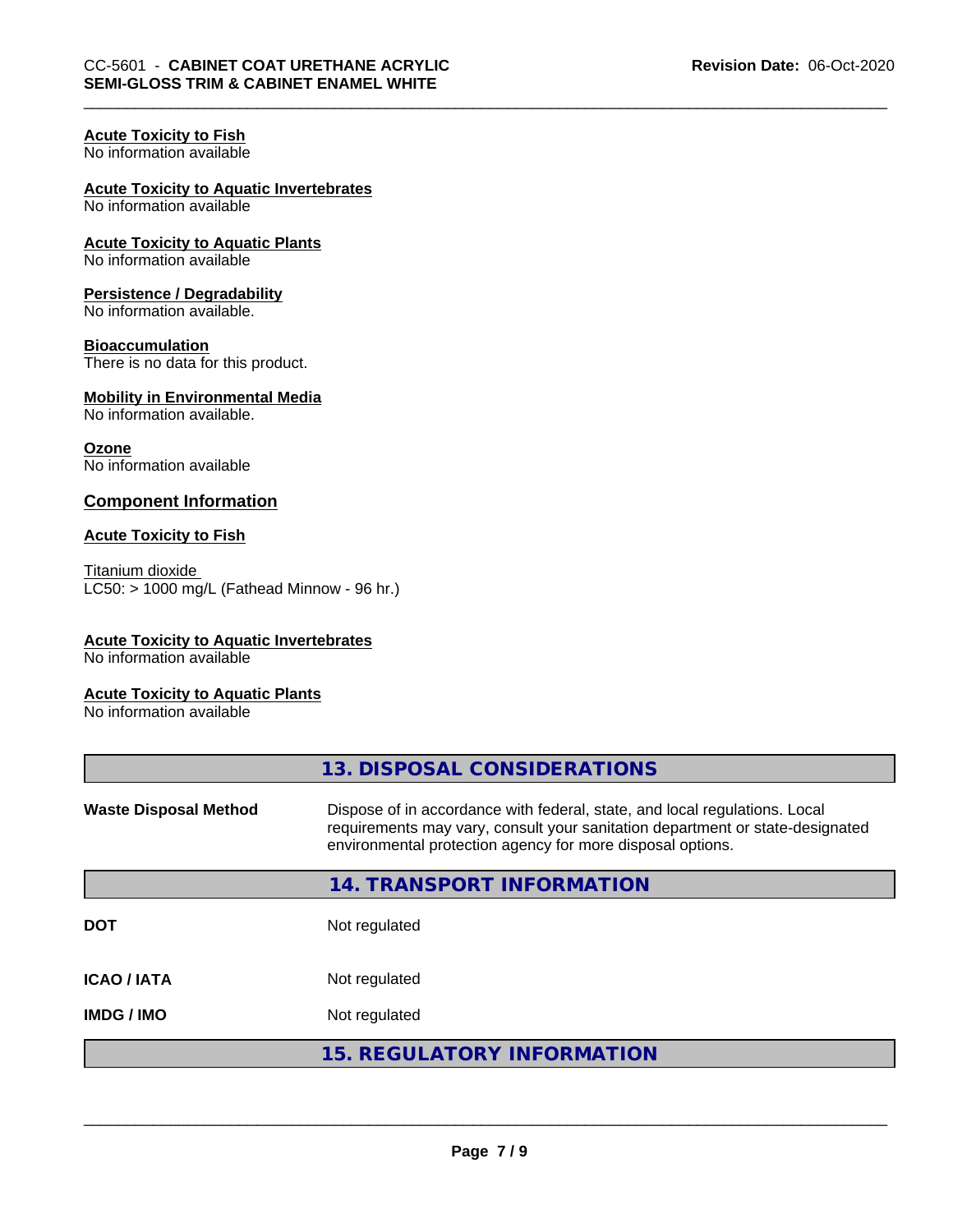## **International Inventories**

| <b>TSCA: United States</b> | Yes - All components are listed or exempt. |
|----------------------------|--------------------------------------------|
| <b>DSL: Canada</b>         | Yes - All components are listed or exempt. |

## **Federal Regulations**

#### **SARA 311/312 hazardous categorization**

| Acute health hazard               | N٥  |
|-----------------------------------|-----|
| Chronic Health Hazard             | Yes |
| Fire hazard                       | Nο  |
| Sudden release of pressure hazard | N٥  |
| Reactive Hazard                   | N٥  |

#### **SARA 313**

Section 313 of Title III of the Superfund Amendments and Reauthorization Act of 1986 (SARA). This product contains a chemical or chemicals which are subject to the reporting requirements of the Act and Title 40 of the Code of Federal Regulations, Part 372:

*None*

#### **Clean Air Act,Section 112 Hazardous Air Pollutants (HAPs) (see 40 CFR 61)**

This product contains the following HAPs:

*None*

## **US State Regulations**

#### **California Proposition 65**

**A WARNING:** Cancer and Reproductive Harm– www.P65warnings.ca.gov

#### **State Right-to-Know**

| <b>Chemical name</b>   | Mas<br>ssachusetts | <b>Jersev</b><br>New | Pennsvlvania |
|------------------------|--------------------|----------------------|--------------|
| ı dioxide<br>l itanium |                    |                      |              |
| Silica<br>ເ amorphous  |                    |                      |              |

**Legend**

X - Listed

## **16. OTHER INFORMATION**

**HMIS** - **Health:** 2\* **Flammability:** 0 **Reactivity:** 0 **PPE:** -

 $\overline{\phantom{a}}$  ,  $\overline{\phantom{a}}$  ,  $\overline{\phantom{a}}$  ,  $\overline{\phantom{a}}$  ,  $\overline{\phantom{a}}$  ,  $\overline{\phantom{a}}$  ,  $\overline{\phantom{a}}$  ,  $\overline{\phantom{a}}$  ,  $\overline{\phantom{a}}$  ,  $\overline{\phantom{a}}$  ,  $\overline{\phantom{a}}$  ,  $\overline{\phantom{a}}$  ,  $\overline{\phantom{a}}$  ,  $\overline{\phantom{a}}$  ,  $\overline{\phantom{a}}$  ,  $\overline{\phantom{a}}$ 

#### **HMIS Legend**

- 0 Minimal Hazard
- 1 Slight Hazard
- 2 Moderate Hazard